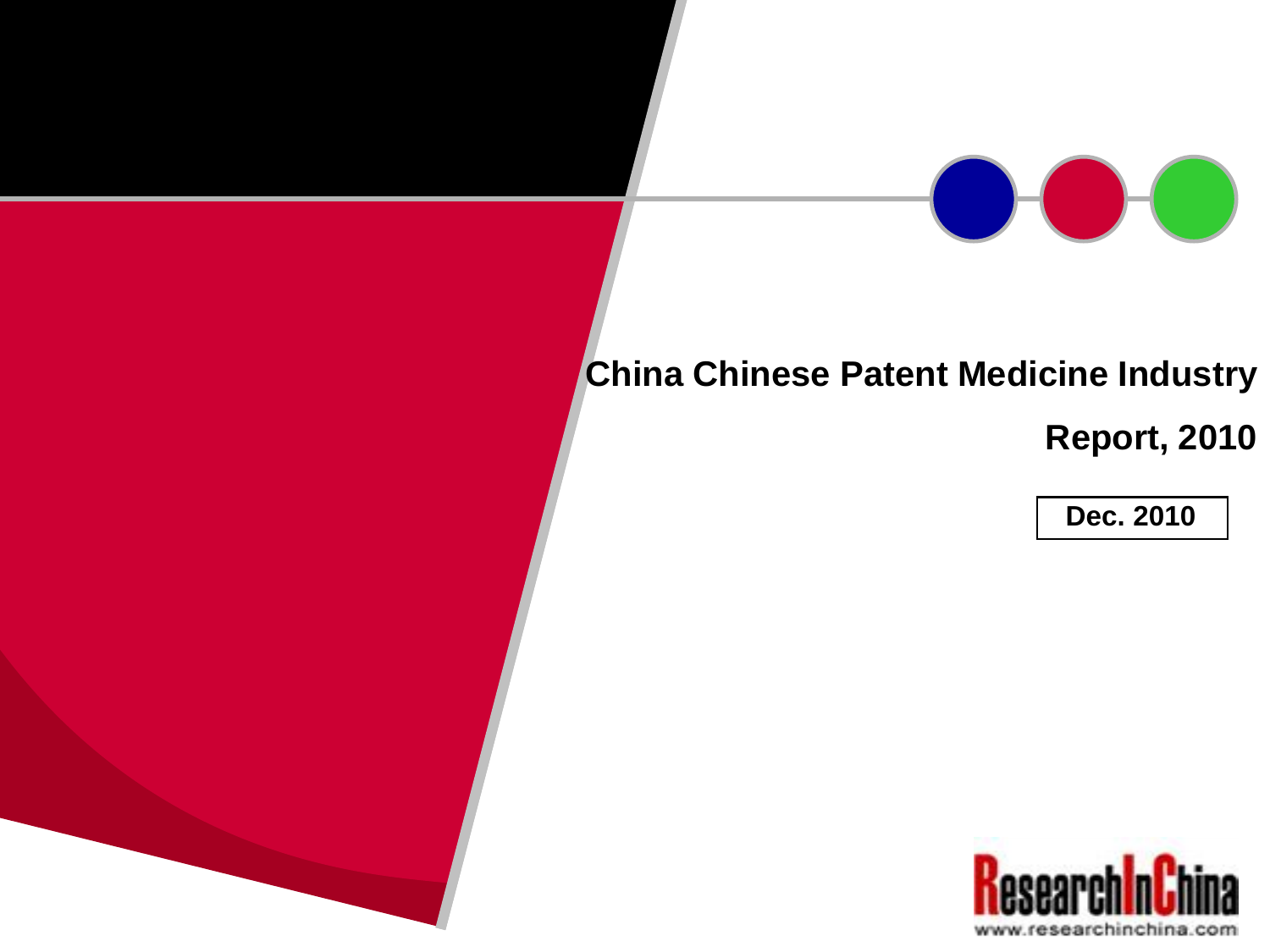The Vertical Portal for China Business Intelligence

## *This report*

- **Analyzes the domestic & global operating environment, current development, supply & demand, competition pattern, import & export and market segments of China's Chinese patent medicine industry**
- **studies the operation and development prospect of 10 listed Chinese patent medicine enterprises, including Tasly, Kanion Pharmaceutical, Yunnan Baiyao, Tibet Cheezheng Tibetan Medicine, Tibet Rhodiola Pharmaceutical, Kunming Pharmaceutical, CONBA, Tongrentang and Guilin Sanjin.**

Please visit our website to order this report and find more information about other titles at **www.researchinchina.com**

### **Related Products**

China Heparin Industry Report, 2010

China Pharmaceutical Chain Industry Report, 2010

China Chemical Pharmaceutical Industry Report, 2009-2010

China Hemodialysis Industry Report, 2009-2010

China Orthopedic Instrument Industry Report, 2009- 2010

China PTCA Balloon Catheter Market Investment Report, 2009-2010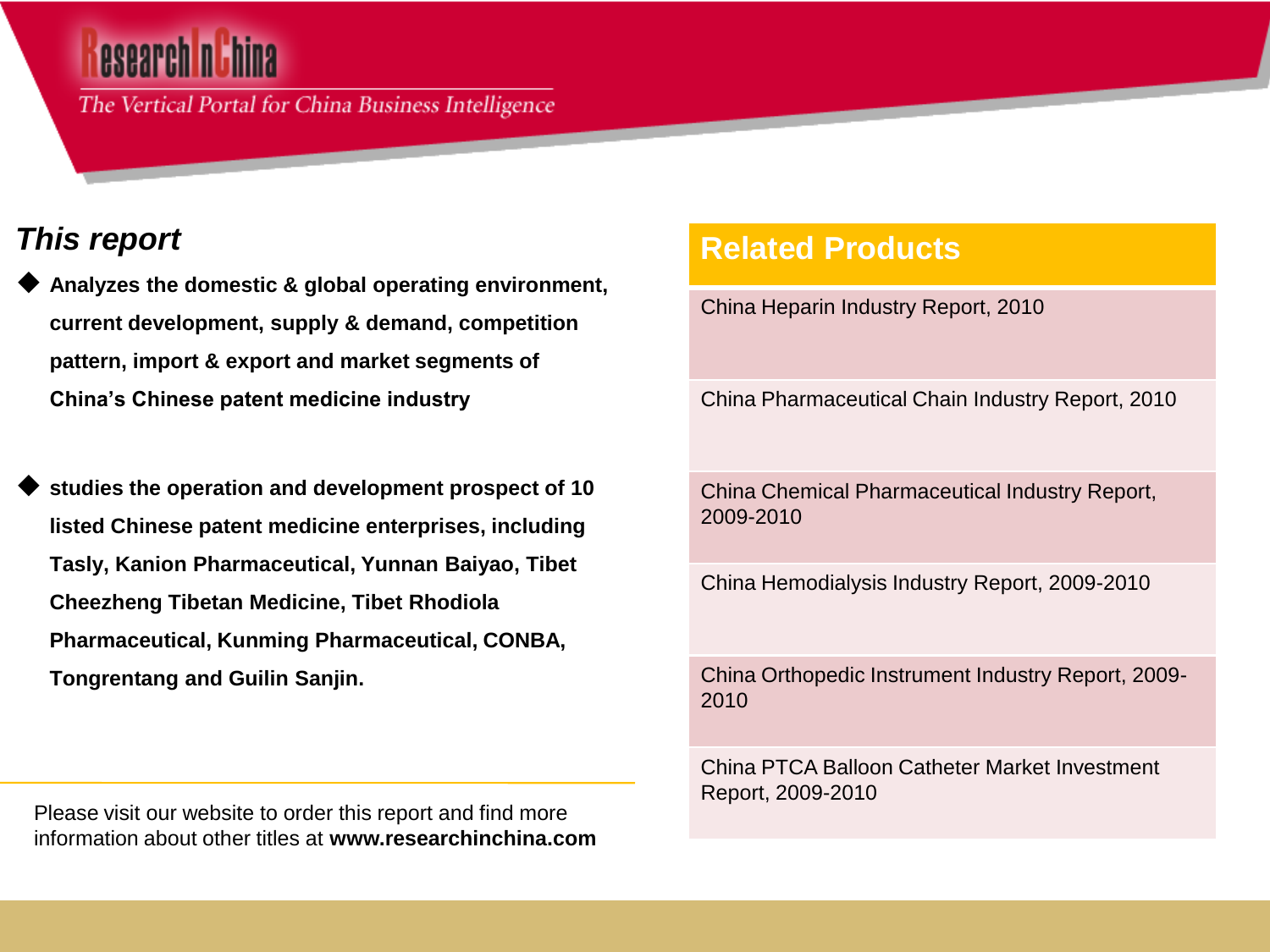The Vertical Portal for China Business Intelligence

# **Abstract**

China is the birthplace of Chinese Patent Medicine, and a major producer and consumer of Chinese patent medicine in the world. Driven by both policy incentives and market demand, Chinese patent medicine has developed well in China. From 2006 to 2009, China's industrial output value and sales revenue of Chinese patent medicine grew at annual rates of 13.9% and 12.7% respectively. The terminal sales revenue of Chinese patent medicine has always accounted for about 30% of the total pharmaceutical revenue of China since 2006. As of August 2010, there had been 1,522 Chinese patent medicine manufacturers in China, including over 30 listed companies, such as Tasly, Tongrentang and Yunnan Baiyao; there had been over 10,000 kinds of Chinese patent medicine, such as Tasly's Compound Danshen Dripping Pill (Fu Fang Dan Shen Di Wan), Tongrentang's Bolus of Six Drugs Including Rehmannia (Liu Wei Di Huang Wan) and Bolus of Black-bone Chicken (Wu Ji Bai Feng Wan); there had been over 40 dosage forms, such as traditional bolus, ointment, powder and pellet as well as modern capsule, tablet and spray.

#### **Industrial Output Value and Prime Operating Income of Chinese Patent Medicine in China, 2006-2009**(**RMB bn**)



#### Source: ResearchInChina; National Bureau of Statistics of China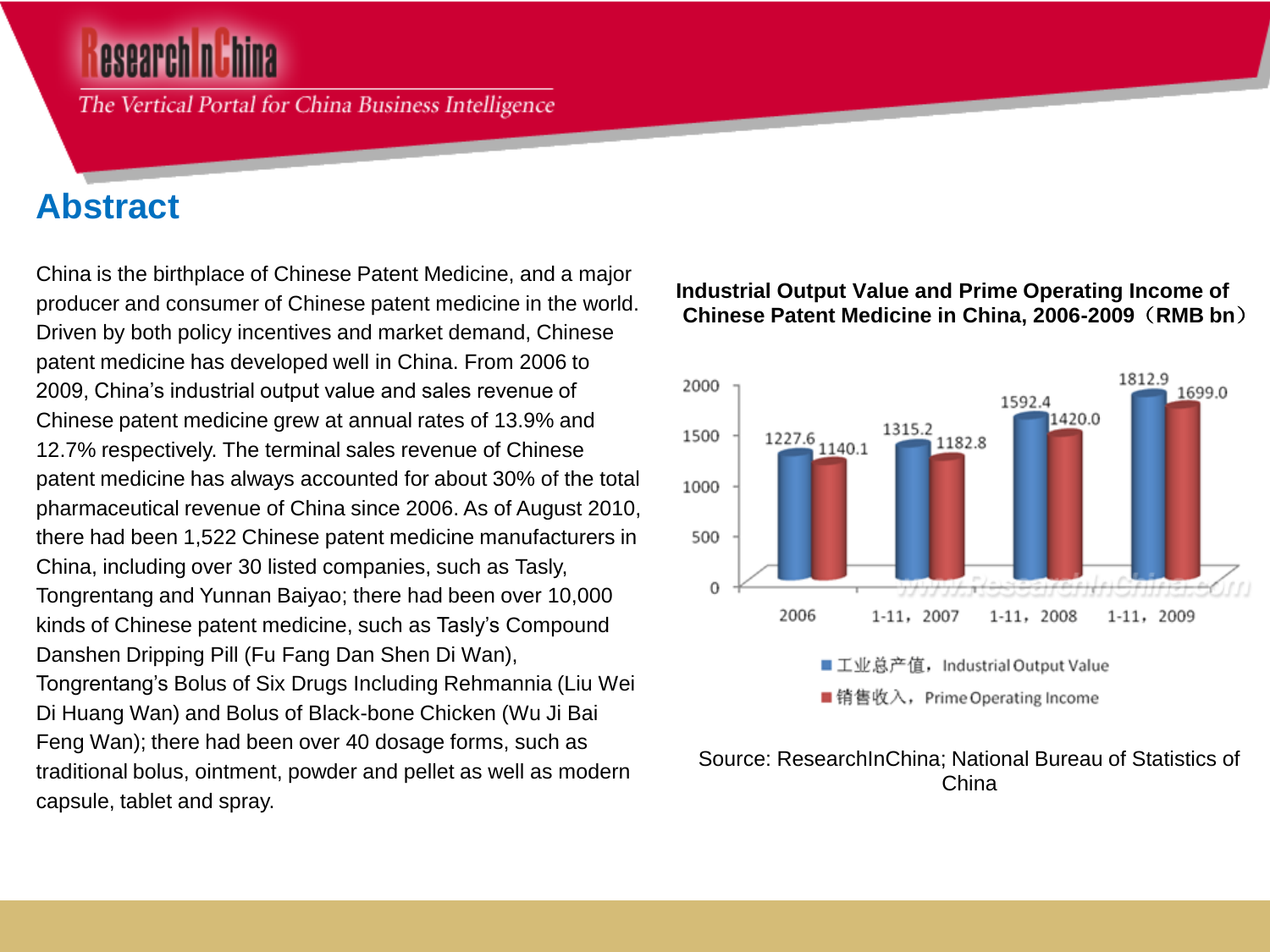# **esearch nuhi**

The Vertical Portal for China Business Intelligence

As China's Chinese patent medicine has gained increasing International recognition and high profit (generally, the operating profit margin is above 70%), and the chemical and pharmaceutical industry has encountered development bottlenecks, global pharmaceutical giants and related institutions have marched into China's Chinese patent medicine-related fields through joint venture, sole proprietorship or other forms. For example, Novartis and Kunming Pharmaceutical signed a General Agreement on Patent Development Permit for the R & D and production of artemether raw materials, U.S. National Institutes of Health (NIH) (the world's largest medical research institute and research fund management institution) and Hutchison Whampoa Guangzhou Baiyunshan Chinese Medicine Company Limited signed a cooperative agreement on the research of anti-virus mechanism of Baiyunshan Radix Isatidis Granule.

Due to the particularity of Chinese patent medicine market, manufacturers generally can only set foot in some market segments instead of all application fields of Chinese patent medicine. Moreover, as there are a lot of manufacturers engaged in Chinese patent medicine, the competition among them is intense, and the market concentration is low even in market segments.

For example, in the field of Chinese patent medicine for cardiovascular and cerebrovascular diseases, top 4 brands accounted for 12.4%, 14.6% and 17.1% of the total market respectively during 2007 to 2009, while top 10 brands held 24.1%, 27.8% and 31.2% of the total market respectively during 2007 to 2009. However, the market concentration of Chinese patent medicine for cardiovascular and cerebrovascular diseases is showing an upward trend in China.

The report analyzes the domestic & global operating environment, current development, supply & demand, competition pattern, import & export and market segments of China's Chinese patent medicine industry. It also studies the operation and development prospect of 10 listed Chinese patent medicine enterprises, including Tasly, Kanion Pharmaceutical, Yunnan Baiyao, Tibet Cheezheng Tibetan Medicine, Tibet Rhodiola Pharmaceutical, Kunming Pharmaceutical, CONBA, Tongrentang and Guilin Sanjin.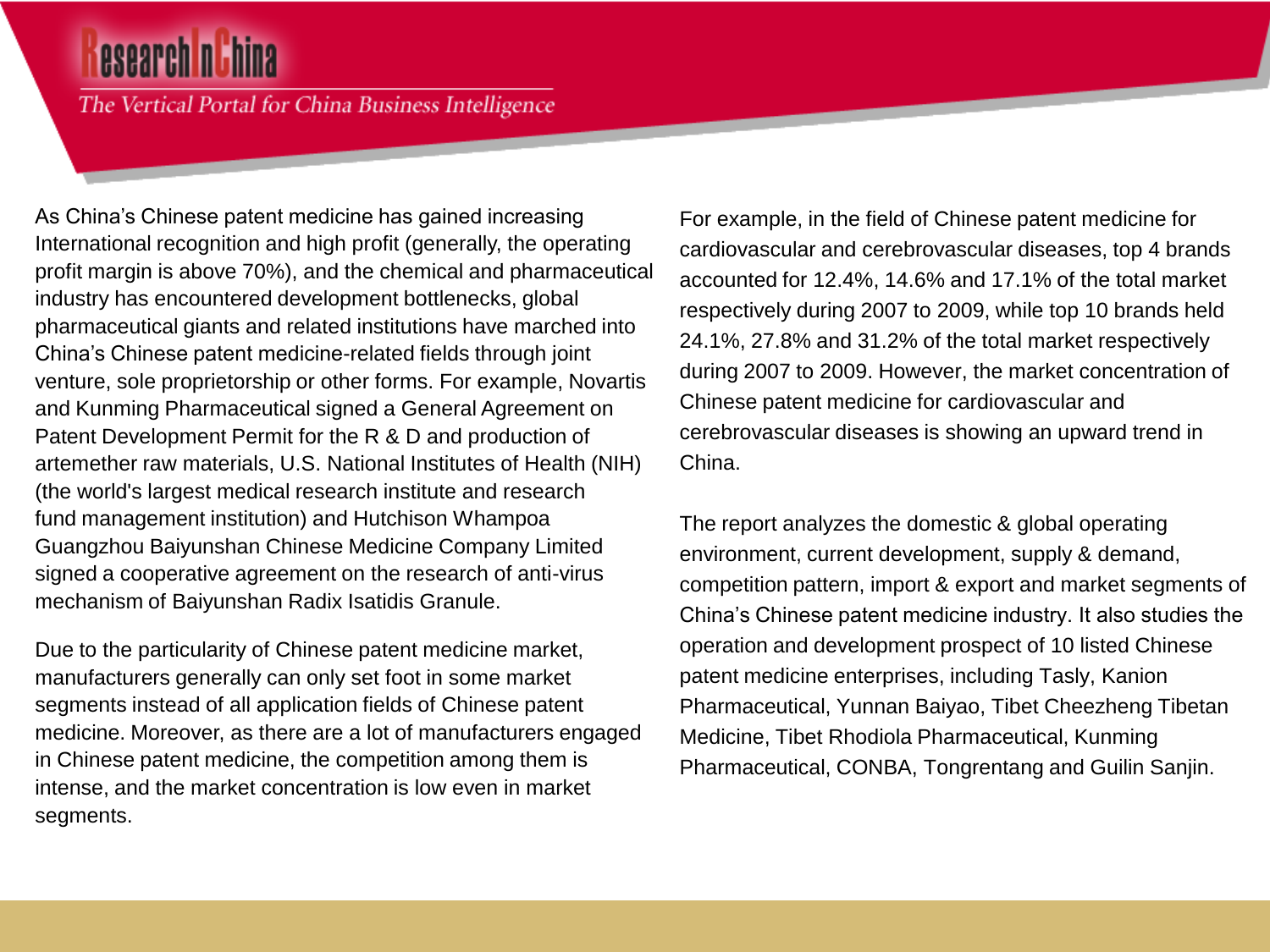# **esearch n China**

### The Vertical Portal for China Business Intelligence

# *Table of contents*

| 1. Overview of Chinese Patent Medicine        | 4. Chinese Patent Medicine Market Segments in China | 5.6.2 Operation                            |
|-----------------------------------------------|-----------------------------------------------------|--------------------------------------------|
| 1.1 Definition and Classification             | 4.1 Cardiovascular and Cerebrovascular              | 5.6.3 Development Prospect and Advantages  |
| 1.2 Comparison among Chinese Patent Medicine, | 4.1.1 Market Scale                                  | 5.7 Kunming Pharmaceutical                 |
| Herbal Medicine and Natural Medicine          | 4.2 Anti-tumor                                      | 5.7.1 Profile                              |
| 1.3 Industry Chain                            | 4.3 Respiratory System                              | 5.7.2 Operation                            |
|                                               |                                                     | 5.7.3 Development Prospect and Advantages  |
| 2. Market Operating Environment for           | 5. Major Chinese Patent Medicine Manufacturers in   | 5.8 CONBA                                  |
| <b>China's Chinese Patent Medicine</b>        | China                                               | 5.8.1 Profile                              |
| 2.1 Global Environment                        | 5.1 Tasly                                           | 5.8.2 Operation                            |
| 2.1.1 Polices                                 | 5.1.1 Profile                                       | 5.8.3 Development Prospect and Advantages  |
| 2.1.2 Market Status                           | 5.1.2 Operation                                     | 5.9 Tongrentang                            |
| 2.1.3 Development Trend                       | 5.1.3 Development Prospect and Trend                | 5.9.1 Profile                              |
| 2.2 Domestic Environment                      | 5.2 Kanion Pharmaceutical                           | 5.9.2 Operation                            |
| 2.2.1 Polices                                 | 5.2.1 Profile                                       | 5.9.3 Development Prospect and Advantages  |
| 2.2.2 Operation of TCM Industry               | 5.2.2 Operation                                     | 5.10 Guilin Sanjin                         |
|                                               | 5.2.3 Development Prospect and Advantages           | 5.10.1 Profile                             |
| 3. Overview of China's Chinese Patent         | 5.3 Yunnan Baiyao                                   | 5.10.2 Operation                           |
| <b>Medicine Market</b>                        | 5.3.1 Profile                                       | 5.10.3 Development Prospect and Advantages |
| 3.1 Status Quo                                | 5.3.2 Operation                                     |                                            |
| 3.2 Supply and Demand                         | 5.3.3 Development Prospect and Advantages           |                                            |
| 3.2.1 Supply                                  | 5.4 Pien Tze Huang                                  |                                            |
| 3.2.2 Demand                                  | 5.4.1 Profile                                       |                                            |
| 3.3 Competition                               | 5.4.2 Operation                                     |                                            |
| 3.4 Import & Export                           | 5.4.3 Development Prospect and Advantages           |                                            |
| 3.4.1 Export                                  | 5.5 Tibet Cheezheng Tibetan Medicine                |                                            |
| 3.4.2 Import                                  | 5.5.1 Profile                                       |                                            |
| 3.5 Development Prospect and Trend            | 5.5.2 Operation                                     |                                            |
| 3.5.1 International Market                    | 5.5.3 Development Prospect and Advantages           |                                            |
| 3.5.2 Domestic Market                         | 5.6 Tibet Rhodiola Pharmaceutical                   |                                            |
| 3.5.3 Influence of Raw Materials              | 5.6.1 Profile                                       |                                            |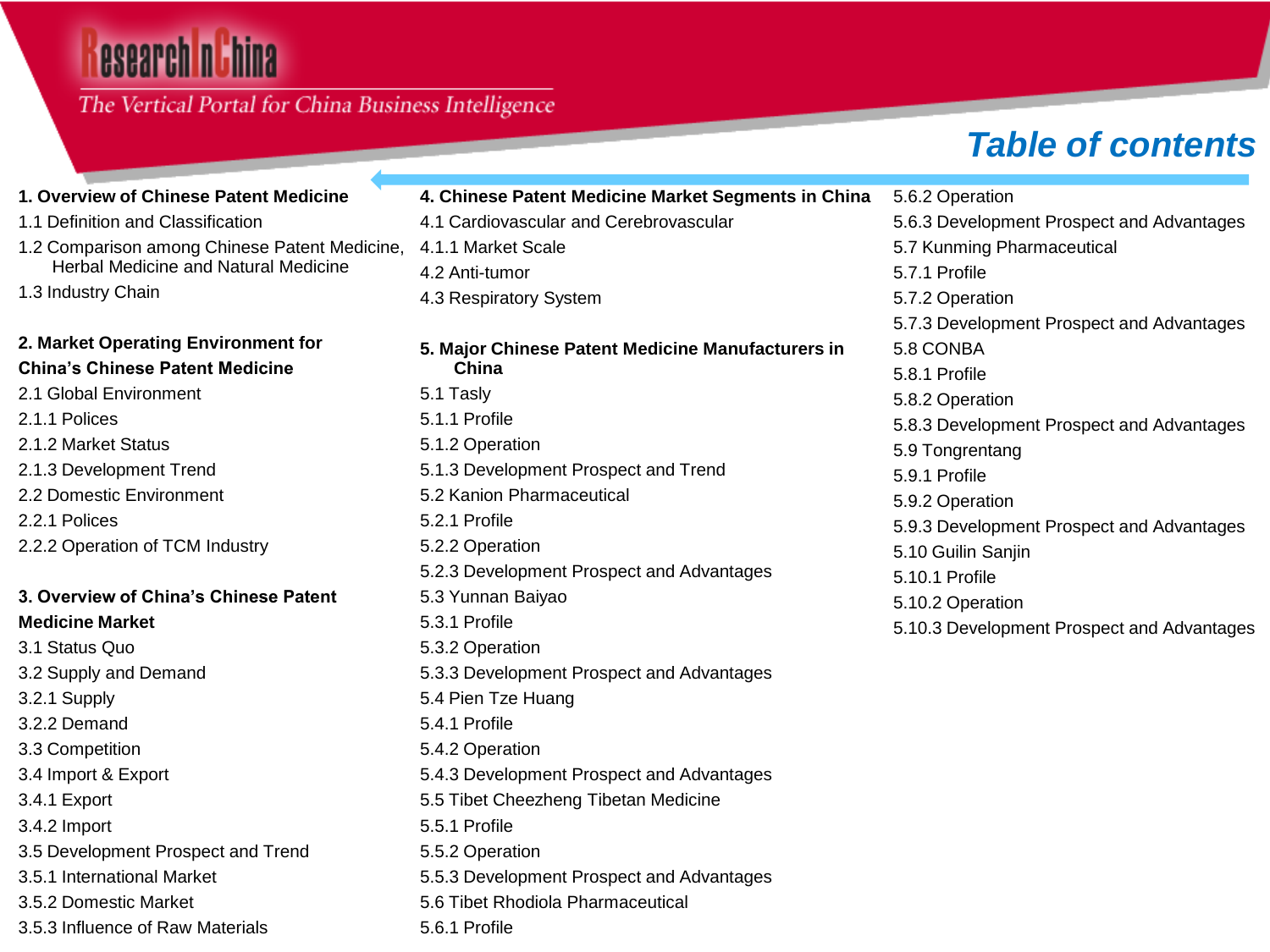# esearch nuhina

#### The Vertical Portal for China Business Intelligence

## *Selected Charts*

- Chinese Patent Medicine Industry Chain
- Distribution of global Herbal Medicine Market, 1999-2005
- Market Shares of Herbal Medicine Enterprises in the World, 2005
- Cases of Foreign Enterprises Entering the Field of Chinese Herbal Medicine
- National Policies Related with Chinese Patent Medicine
- Total Output Value of Traditional Chinese Medicine Industry and by Sub-sector, 2006-2009
- Industrial Output Value and Sales Revenue of Chinese Patent Medicine in China, 2006-2009
- Number of Chinese Patent Medicine Enterprises in China, 2006-Aug. 2010
- Chinese Patent Medicines Included in the Catalog of Essential Medicines and National Medical Insurance-covered Medicines of China by Category, 2009
- Output and Growth Rate of Chinese Patent Medicine in China, 2006-2009
- Output of Chinese Patent Medicine (by Region) in China, 2009
- Chinese Patent Medicine Terminal Sales Revenue and Its Proportion in Pharmaceutical Market in China, 2005-2009
- Product Structure of Chinese Patent Medicine Market (by Purpose and Effectiveness) in China, 2009
- China's Export Volume and Value of Chinese Patent Medicine, 2006-H1 2010
- Export Destinations of China's Chinese Patent Medicine, H1 2010
- China's Export Volume and Value of Chinese Patent Medicine by Product, H1 2010
- Top 10 Provinces by Export of Chinese Patent Medicine, H1 2010
- China's Import Volume and Value of Chinese Patent Medicine, 2007-H1 2010
- Countries and Regions Where China Imported Chinese Patent Medicine from, H1 2010
- Major Regions Where China Imported Chinese Patent Medicine from, H1 2010
- Gross Margin of Major Chinese Patent Medicine Enterprises in China, 2007-H1 2010
- Monthly Prices of Several Chinese Herbal Medicines in China, 2010
- Top 10 Brands of Chinese Patent Medicine for Cardio-cerebral-vascular Diseases in China, 2007-2009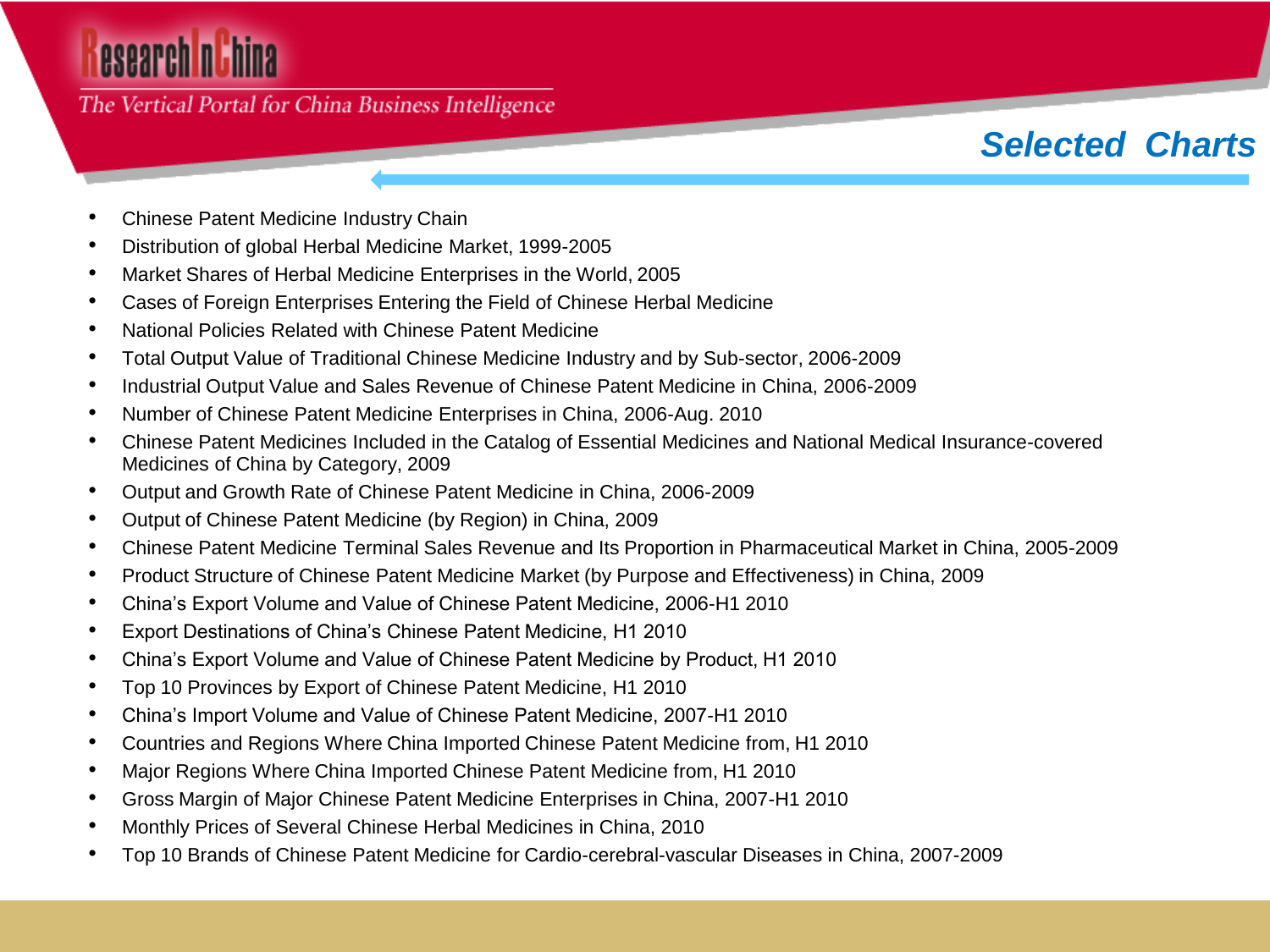# esearch nuhina

The Vertical Portal for China Business Intelligence

# *Selected Charts*

- Proportion of Chemical Pharmaceutical to Chinese Patent Medicine in Chinese Anti-tumor Market, 2009
- Top 10 Brands of Chinese Patent Medicine for Anti-tumor and Immune Regulation in China, 2009
- Market Scale and Growth Rate of Chinese Patent Medicine (Granule) for Throat and Heat Expelling in China, 2006-2009
- Top 10 Brands of Chinese Patent Medicine for Throat in China, 2008
- Top 10 Brands of Chinese Patent Medicine (Granule) for Heat Expelling in China, 2008
- Operating Income and Total Profit of Tasly, 2007-H1 2010
- Operating Income of Tasly (by Industry), H1 2010
- Operating Income of Tasly (by Region), H1 2010
- Modern Traditional Chinese Medicine Industry Chain of Tasly
- Operating Income and Total Profit of Kanion Pharmaceutical, 2007-H1 2010
- Operating Income and Operating Profit Margin of Kanion Pharmaceutical (by Industry or Product), 2009-H1 2010
- Operating Income and Total Profit of Yunnan Baiyao, 2007-H1 2010
- Operating Income and Operating Profit Margin of Yunnan Baiyao (by Industry or Product), 2009-H1 2010
- Operating Income of Yunnan Baiyao (by Region), 2009-H1 2010
- Operating Income and Total Profit of Pien Tze Huang, 2007-H1 2010
- Operating Income and Operating Profit Margin of Pien Tze Huang by Product, 2007-H1 2010
- Operating Income of Pien Tze Huang (by Region), 2009-H1 2010
- Operating Income and Total Profit of Tibet Cheezheng Tibetan Medicine, 2007-H1 2010
- Operating Income and Operating Profit Margin of Tibet Cheezheng Tibetan Medicine (by Product), 2007-H1 2010
- Operating Income of Tibet Cheezheng Tibetan Medicine (by Region), 2009-H1 2010
- Operating Income and Total Profit of Tibet Rhodiola Pharmaceutical, 2007-H1 2010
- Operating Income and Operating Profit Margin of Tibet Rhodiola Pharmaceutical (by Product), 2009-H1 2010
- Operating Income and Total Profit of Kunming Pharmaceutical, 2007-H1 2010
- Operating Income and Operating Profit Margin of Natural Medicine of Kunming Pharmaceutical, 2007-H1 2010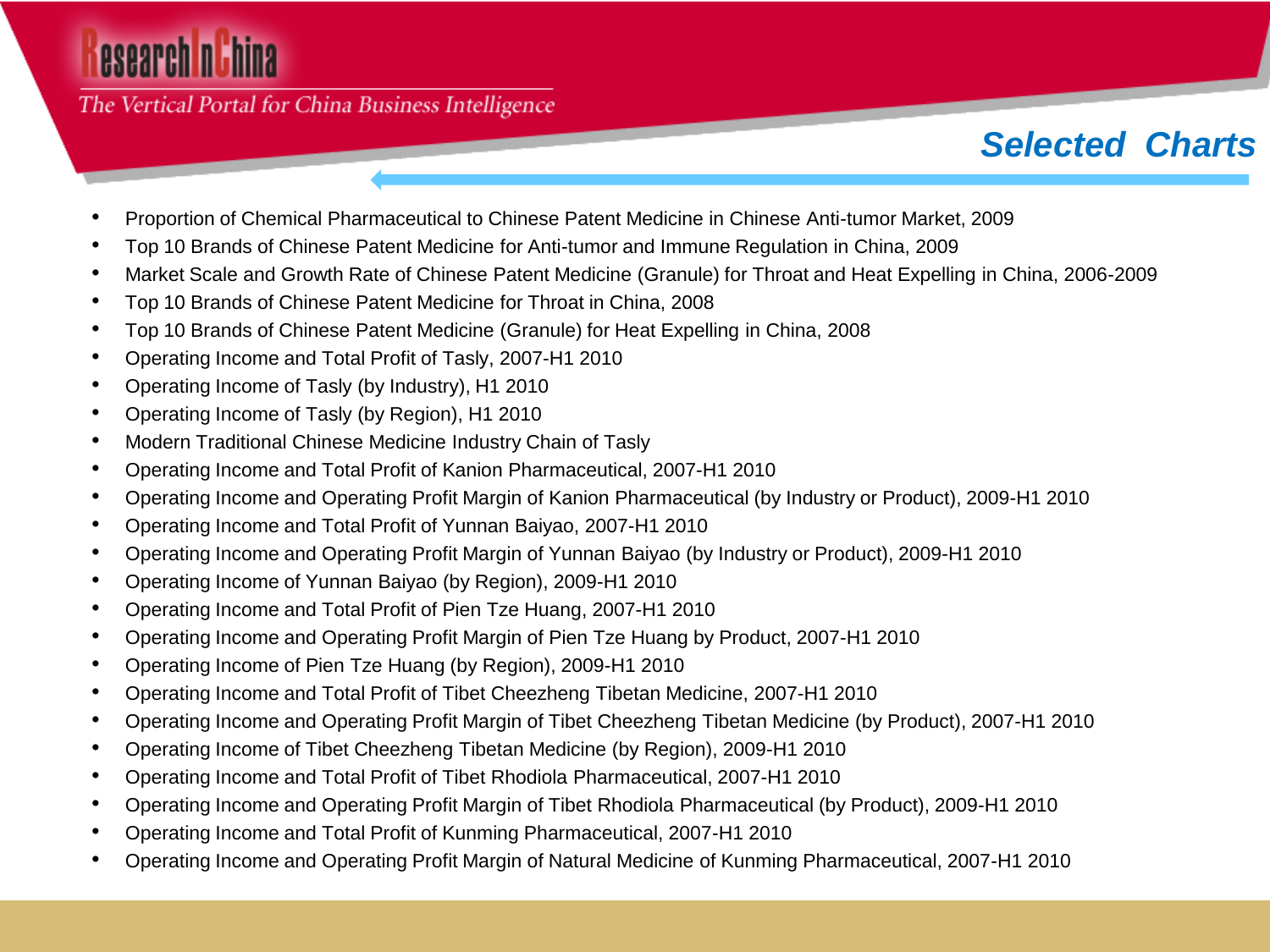# esearch nuhina

The Vertical Portal for China Business Intelligence

## *Selected Charts*

- Operating Income of Kunming Pharmaceutical (by Region), 2009-H1 2010
- Operating Income and Total Profit of CONBA, 2007-H1 2010
- Operating Income and Operating Profit Margin of CONBA's Modern Herbal Medicine, 2007-H1 2010
- Operating Income of CONBA (by Region), 2009-H1 2010
- Operating Income and Total Profit of Tongrentang, 2007-H1 2010
- Operating Income and Net Profit of Subsidiaries of Tongrentang, 2009
- Operating Income of Tongrentang (by Region), 2009-2010
- Operating Income and Total Profit of Guilin Sanjin, 2007-H1 2010
- Operating Income and Operating Profit Margin of Guilin Sanjin (by Product), 2009-H1 2010
- Operating Income of Guilin Sanjin (by Region), 2009-H1 2010